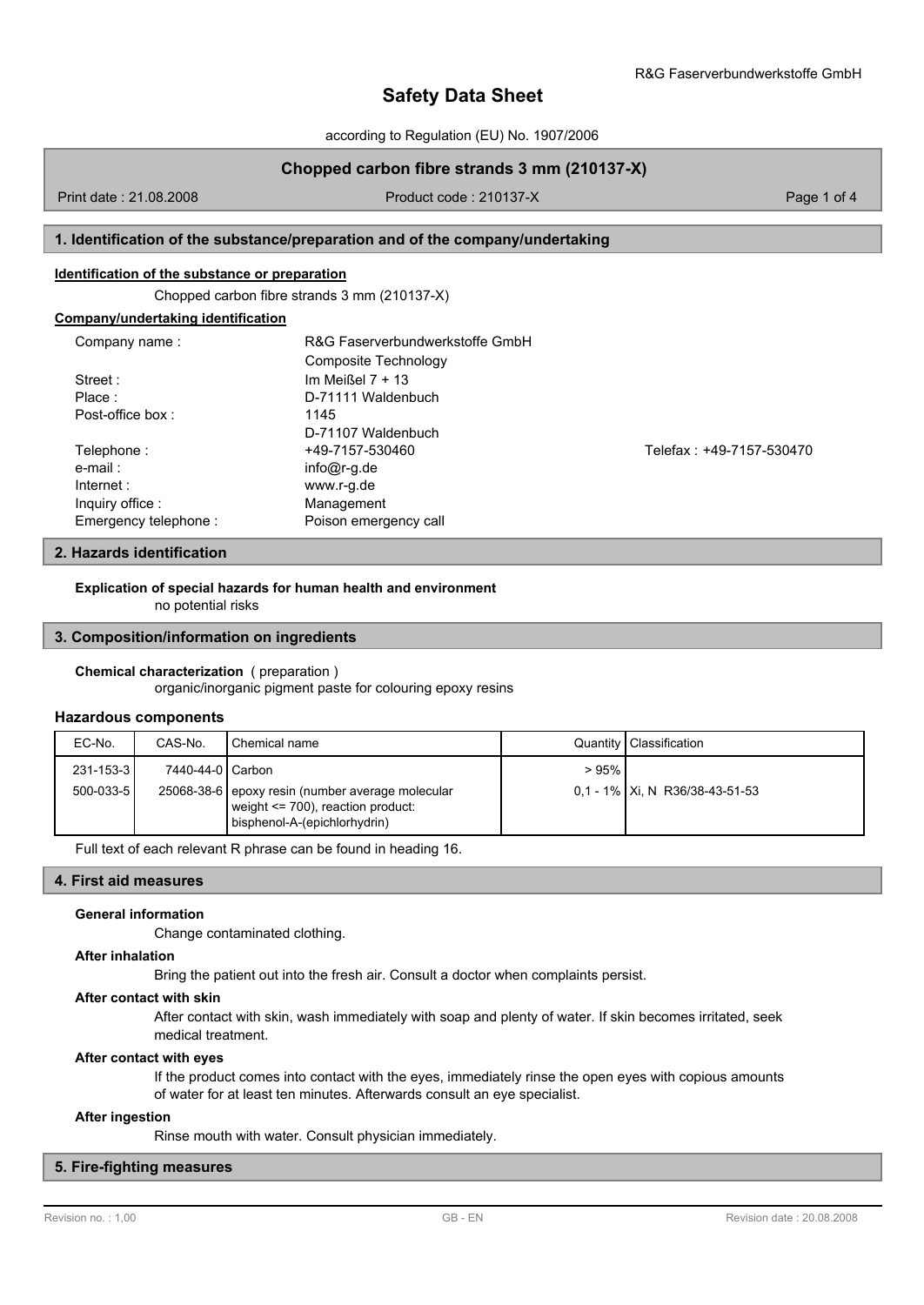# **Safety Data Sheet**

according to Regulation (EU) No. 1907/2006

## **Chopped carbon fibre strands 3 mm (210137-X)**

Print date : 21.08.2008 Product code : 210137-X Page 2 of 4

### **Suitable extinguishing media**

Water spray. Foam. Extinguishing powder. Carbon dioxide (CO2).

# **Extinguishing media which must not be used for safety reasons**

High power water jet.

### **Special exposure hazards arising from substance or preparation itself, combustion products, resulting gases**

The thermal decomposition of the substance can give rise to compounds of unknown formulation. Carbon monoxide. hydrocarbons.

### **Special protective equipment for fire-fighters**

Wear breathing apparatus without recirculating air and suitable protective clothing.

#### **Additional information**

Fire residue and contaminated firefighting water must be disposed of in accordance with government regulations.

## **6. Accidental release measures**

### **Methods for cleaning up/taking up**

Absorb with sand, soil, or another absorbent substance. Collect in suitable receptacles. Wash off containated area with water.

## **7. Handling and storage**

#### **Handling**

### **Advice on safe handling**

adherence to the general industrial rules and regulations and hygiene provisions for the prevention of risks

#### **Advice on protection against fire and explosion**

Keep away from ignition sources and naked flames. Dust explosive.

# **Storage**

### **Requirements for storage rooms and vessels**

Store in a dry place free of frost. Do not subject to excessive heat. Storage temperature: < 50°C Relative room humidity: < 85%

# **8. Exposure controls/personal protection**

# **Exposure limit values**

#### **Exposure limits (EH40)**

| CAS-No. | Chemical name                  | ml/m <sup>3</sup> | mq/m <sup>3</sup> | F/ml | Category      | Origin |
|---------|--------------------------------|-------------------|-------------------|------|---------------|--------|
|         | 7440-44-0 Graphite, respirable |                   |                   |      | TWA (8 h)     | WEL    |
|         |                                |                   |                   |      | STEL (15 min) | WEL    |

#### **Additional advice on control parameters**

unknown

# **Exposure controls**

**Protective and hygiene measures**

Wear protective clothing.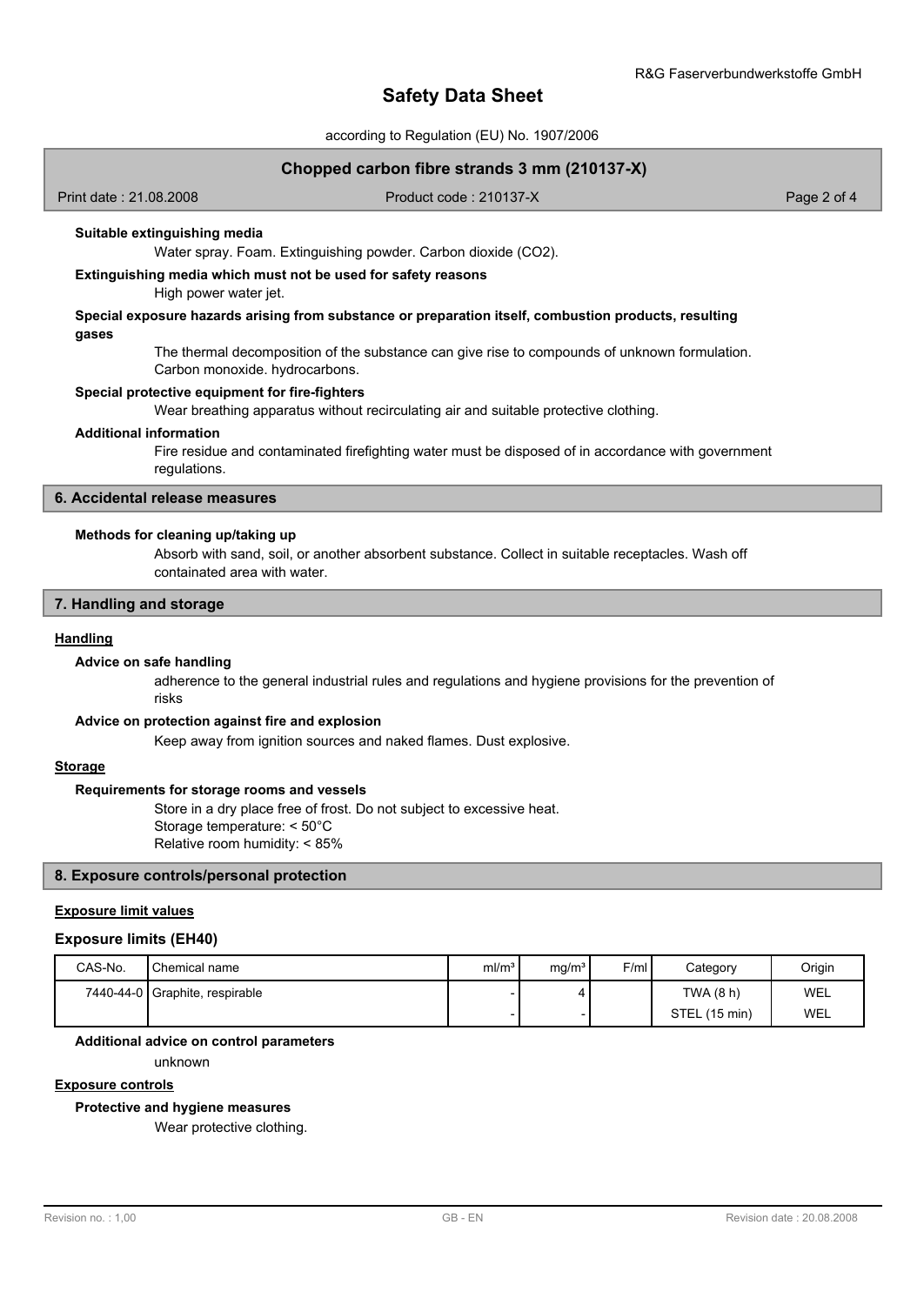Test method

# **Safety Data Sheet**

according to Regulation (EU) No. 1907/2006

# **Chopped carbon fibre strands 3 mm (210137-X)**

Print date : 21.08.2008 Product code : 210137-X Product code : 210137-X Page 3 of 4

# **9. Physical and chemical properties**

### **General information**

black Physical state : solid Colour : Odour : contract of the odourless

### **Important health, safety and environmental information**

| Changes in the physical state |                             |
|-------------------------------|-----------------------------|
| Melting point :               | 3.500 °C                    |
| Flash point :                 | >100 °C                     |
| Density (at 20 $°C$ ) :       | 1,7 - 2,0 g/cm <sup>3</sup> |
| Water solubility:             | insoluble                   |

### **10. Stability and reactivity**

### **Conditions to avoid**

reaction with strong oxidising agents Danger of dust explosion.

### **Materials to avoid**

unknown

# **Hazardous decomposition products**

The thermal decomposition of the substance can give rise to compounds of unknown formulation.

### **11. Toxicological information**

### **Corrosive and irritant effects**

Fiber abrasion can cause mechanical skin irritation.

# **12. Ecological information**

### **Ecotoxicity**

unknown

# **Further information**

Do not empty into drains.

### **13. Disposal considerations**

### **Advice on disposal**

Remove according to the regulations.

### **Waste disposal number of waste from residues/unused products**

160306 WASTES NOT OTHERWISE SPECIFIED IN THE LIST; off-specification batches and unused products; organic wastes other than those mentioned in 16 03 05

| 14. Transport information                  |                                                                      |
|--------------------------------------------|----------------------------------------------------------------------|
| Land transport (ADR/RID)<br>ADR/RID class: | Not a hazardous material with respect to transportation regulations. |
| Inland waterways transport<br>ADNR class:  | Not a hazardous material with respect to transportation regulations. |
| <b>Marine transport</b><br>IMDGcode:       | Not a hazardous material with respect to transportation regulations. |
| Air transport                              |                                                                      |